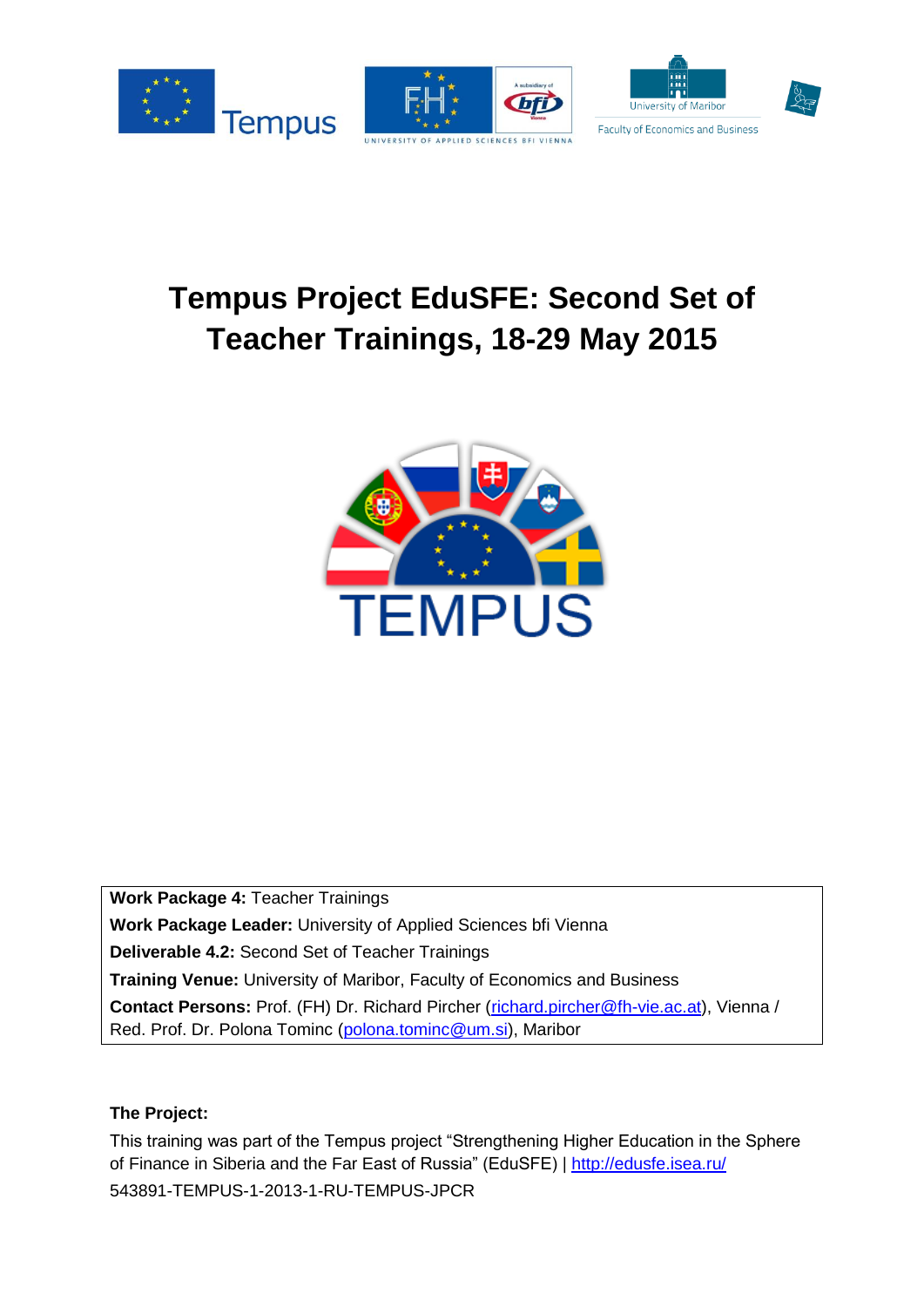## **Agenda for the second EduSFE Teacher Training (WP4) – Final Version**

Maribor, 18-29 May 2015

## Venue: University of Maribor, Faculty of Economics and Business Razlagova 14, 2000 Maribor, Slovenia

### **List of Participants from Russia:**

| <b>National Research Tomsk State University</b><br>(TSU)                      | Olga Belomyttseva<br>Larisa Grinkevich<br>Mikhail Kaz         |
|-------------------------------------------------------------------------------|---------------------------------------------------------------|
| <b>Baikal State University of Economics and Law</b><br>(BSUEL)                | Daria Khlebovich<br>Anna Kireenko<br>Elena Meteleva           |
| Khabarovsk State Academy of Economics and<br>Law (KSAEL)                      | Elena Lemeshko<br>Tatyana Malovichko<br>Olga Tishutina        |
| Zabaikalskiy State University (ZabSU)                                         | Viktoriya Likhanova<br>Larisa Kazachenko<br>Anastasia Maga    |
| <b>East Siberia State University of Technology</b><br>and Management (ESSUTM) | Irina Yakovleva<br>Innokenti Baginov<br>Ekaterina Zhalsaraeva |

**List of Participants from the EU:** 

| University of Applied Sciences bfi Vienna<br>(UAS bfi Vienna)     | Christian Cech<br>Margit Ozvalda                               |
|-------------------------------------------------------------------|----------------------------------------------------------------|
| Umeå University - Umeå School of Business<br>and Economics (USBE) | Jörgen Hellström<br>Lars Lindbergh                             |
| <b>University of Maribor (UM)</b>                                 | Samo Bobek<br>Silvo Dajčman<br>Simona Sternad<br>Polona Tominc |
| <b>Technical University of Kosice (TUKE)</b>                      | Oto Hudec<br>Natasa Urbancikova                                |
| University of Coimbra (UC)                                        | João Sousa Andrade<br>António Portugal                         |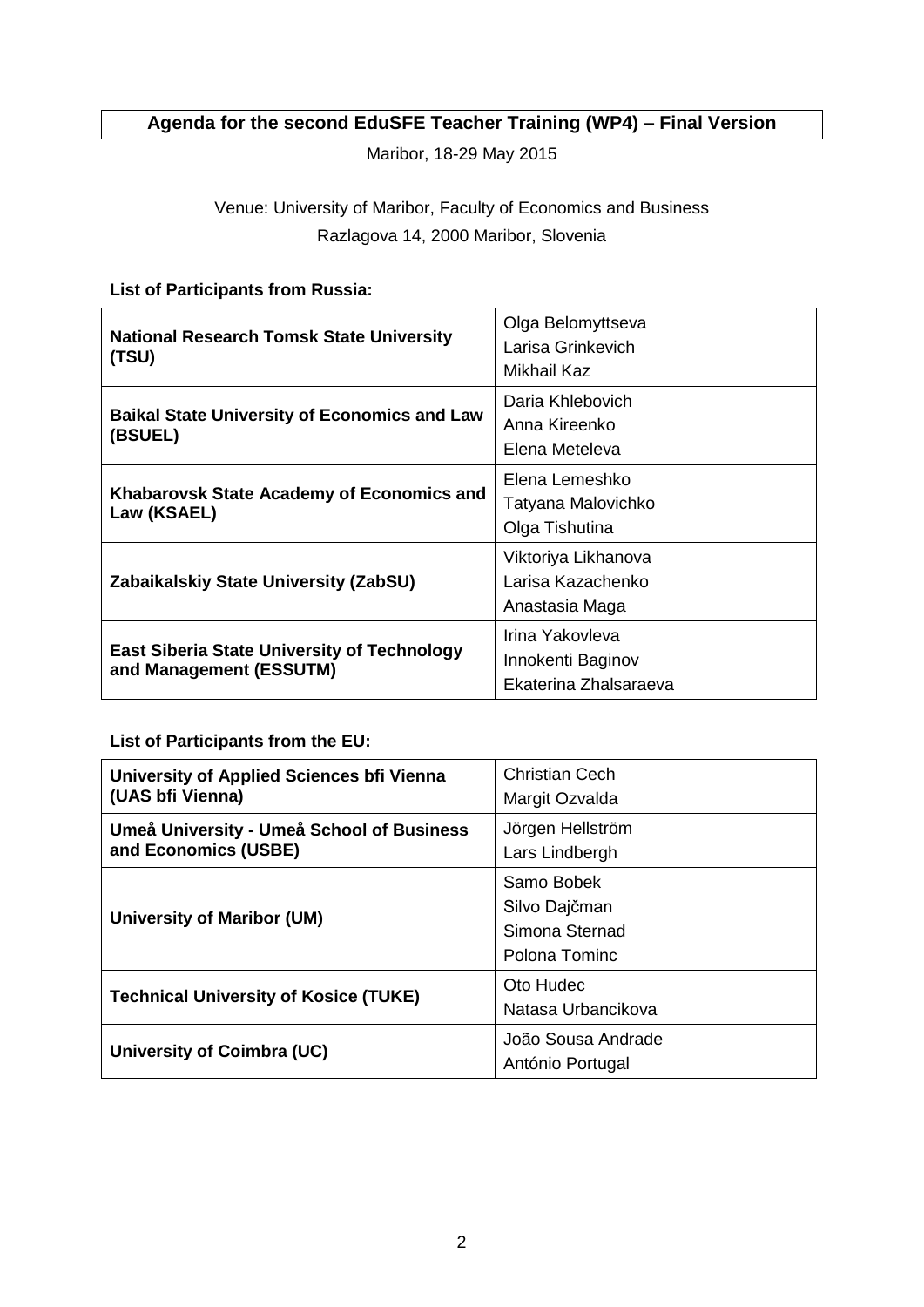**Week 1** 

Monday, 18 May | 09:00 – 17:00 **Welcome of Participants** (University of Maribor) **Corporate Finance** (Lars Lindbergh, Umeå University - Umeå School of Business and Economics)

Tuesday, 19 May | 09:00 – 17:00 **Strategic Management** (Natasa Urbancikova, Oto Hudec, Technical University of Kosice)

Wednesday, 20 May | 09:00 – 17:00 **Bank Marketing** (Natasa Urbancikova, Oto Hudec, Technical University of Kosice)

Thursday, 21 May | 09:00 – 17:00 **Investments** (Jörgen Hellström, Umeå University - Umeå School of Business and Economics)

Friday, 22 May | 09:00 – 17:00 **Credit Risk** (Christian Cech, University of Applied Sciences bfi Vienna)

Saturday, 23 May | 09:00 – 17:00 **Didactics** (António Portugal Duarte, University of Coimbra)

#### **Week 2**

Tuesday, 26 May | 09:00 – 17:00 **Valuation of financial instruments** (Silvo Dajčman, University of Maribor)

Wednesday, 27 May | 09:00 – 17:00 **Didactics** (Samo Bobek, Simona Sternad, University of Maribor) **Research Methodology** (Polona Tominc, University of Maribor)

Thursday, 28 May | 09:00 – 17:00 **Teaching in English** (Margit Ozvalda, University of Applied Sciences bfi Vienna)

Friday, 29 May | 09:00 – 17:00 **Research Methodology** (João Sousa Andrade, University of Coimbra)